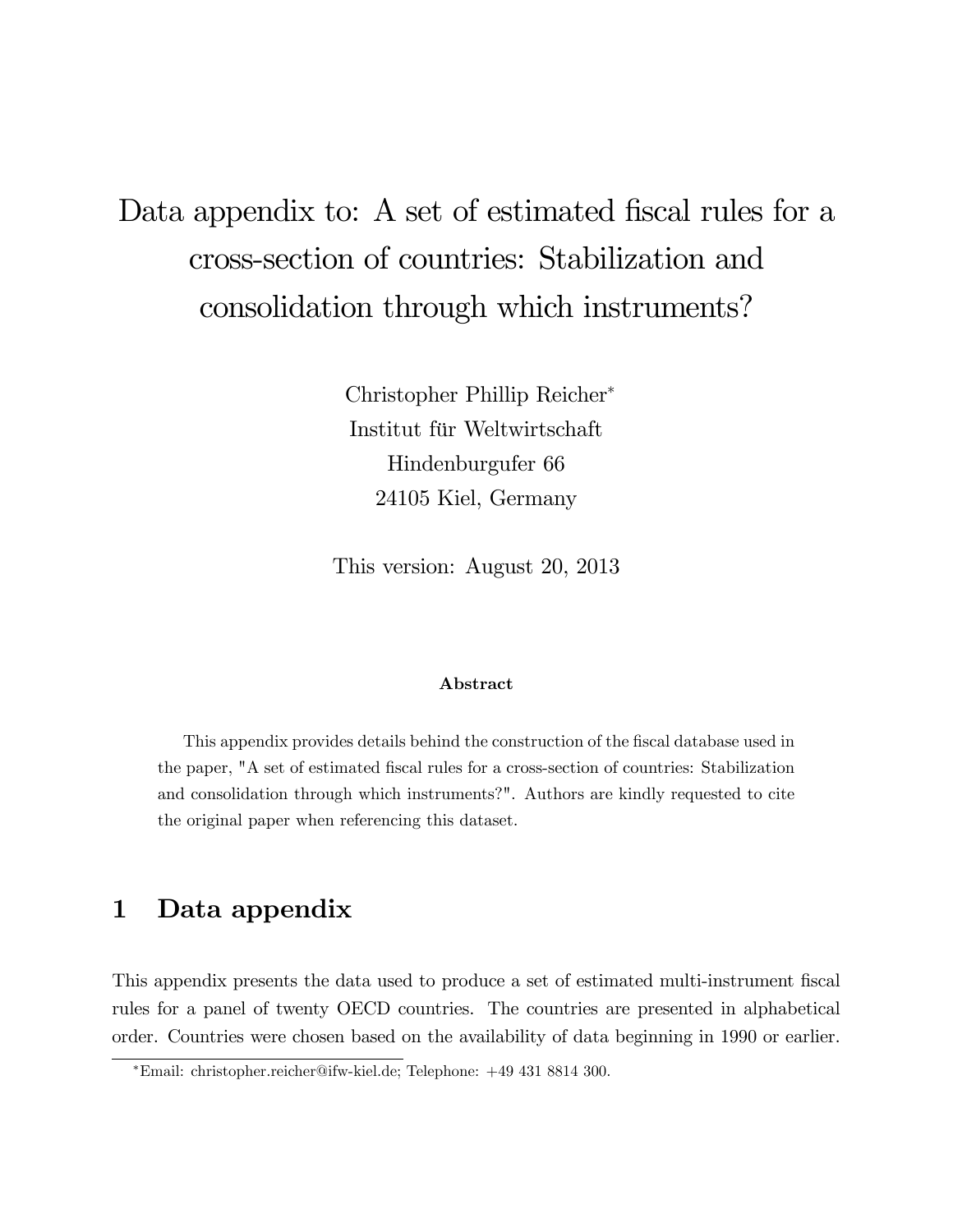This excludes the post-Communist transition economies as well as countries such as Portugal and Norway.

In most cases, data series through 2011 or 2012 were available, although the analysis in the paper ends in 2007 due to the onset of the Great Recession and the extraordinary, one-off fiscal measures taken during that period. In addition, outliers were removed from several individual series, since the assumptions used in the paper are valid only under the assumption that the underlying driving process for fiscal aggregates resembles a random walk.

# 2 Data sources by country

## 2.1 Australia

Time period: Years beginning in 1959-2007 (Öscal year basis beginning July 1).

Fiscal flow variables: OECD General Government Accounts (2013).

Nominal and real GDP: OECD Annual National Accounts (2013). Values for 1958 extrapolated by ratio-splicing, using October 1996 vintage of national accounts data (ABS, 1996), Tables 5.1a and 5.2a.

Debt: Australian Office of Financial Management (2013) Table H14: Total commonwealth government securities on issue, less internal treasury bills. Data before 1982: AGPS (1996), Table 2.19, "Commonwealth Government Securities on Issue," total. The series make a clean splice, so no further processing is needed.

## 2.2 Austria

Time period: 1976-2007.

Fiscal flow variables: OECD General Government Accounts (2013).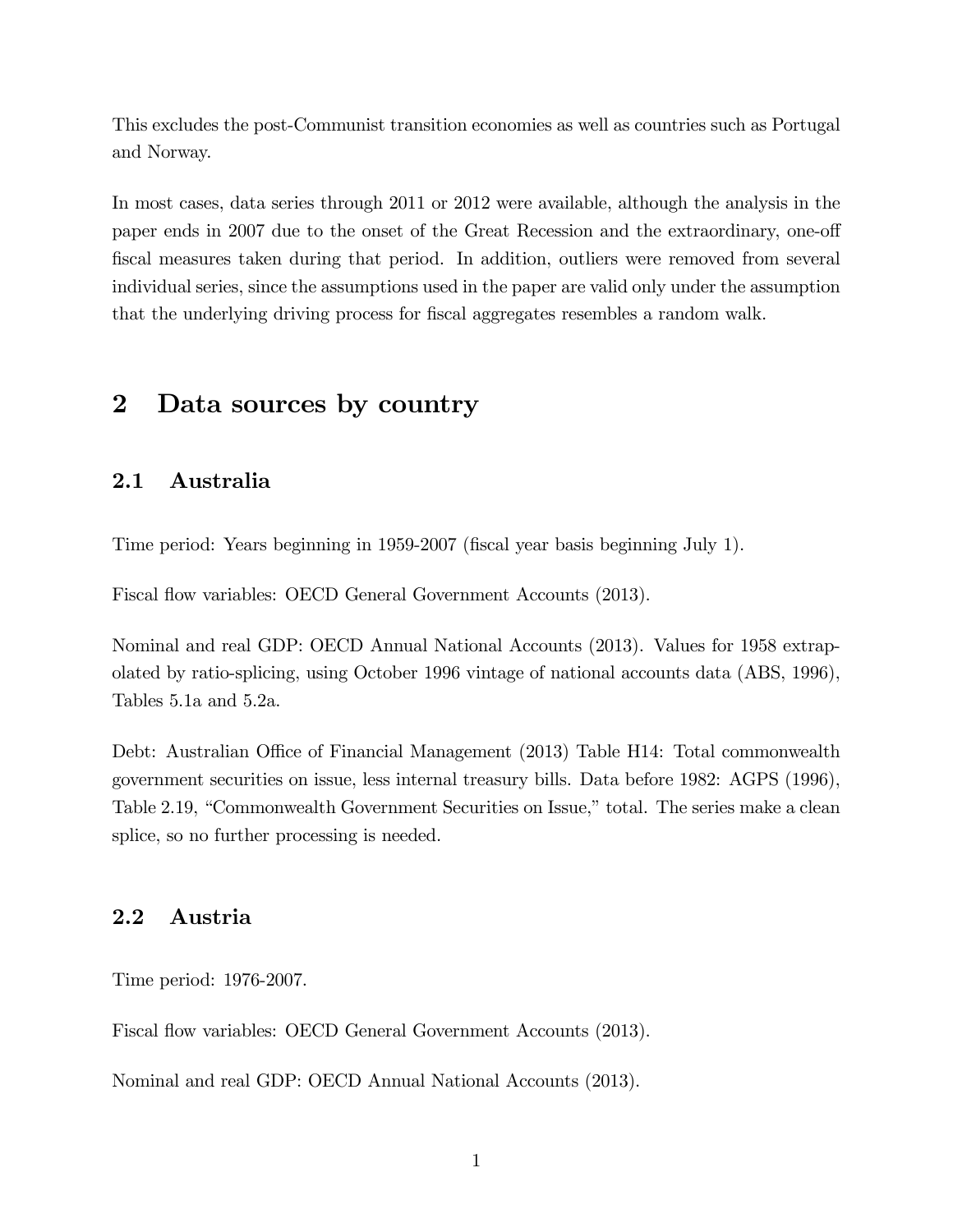Debt: AMECO (2013): General government consolidated gross debt: Excessive deficit procedure (based on ESA 1995) and former definition (linked series) (UDGGL).

#### 2.3 Belgium

Time period: 1985-2007.

Fiscal flow variables: OECD General Government Accounts (2013).

Nominal and real GDP: OECD Annual National Accounts (2013).

Debt: AMECO (2013): General government consolidated gross debt: Excessive deficit procedure (based on ESA 1995) and former definition (linked series) (UDGGL).

# 2.4 Canada

Time period: 1970-2007.

Fiscal flow variables: OECD General Government Accounts (2013).

Nominal and real GDP: OECD Annual National Accounts (2013). Values for 1969 extrapolated by ratio-splicing values from OECD Economic Outlook 81 (2007).

Debt: OECD Financial Balance Sheets (2013). Value for 1969 extrapolated by ratio-splicing value from OECD Economic Outlook 81 (2007).

#### 2.5 Denmark

Time period: 1971-2007.

Fiscal flow variables: Statistics Denmark (2013): General Government Accounts, with pre-1975 data adjusted to a calendar year basis by taking a weighted average of adjacent years.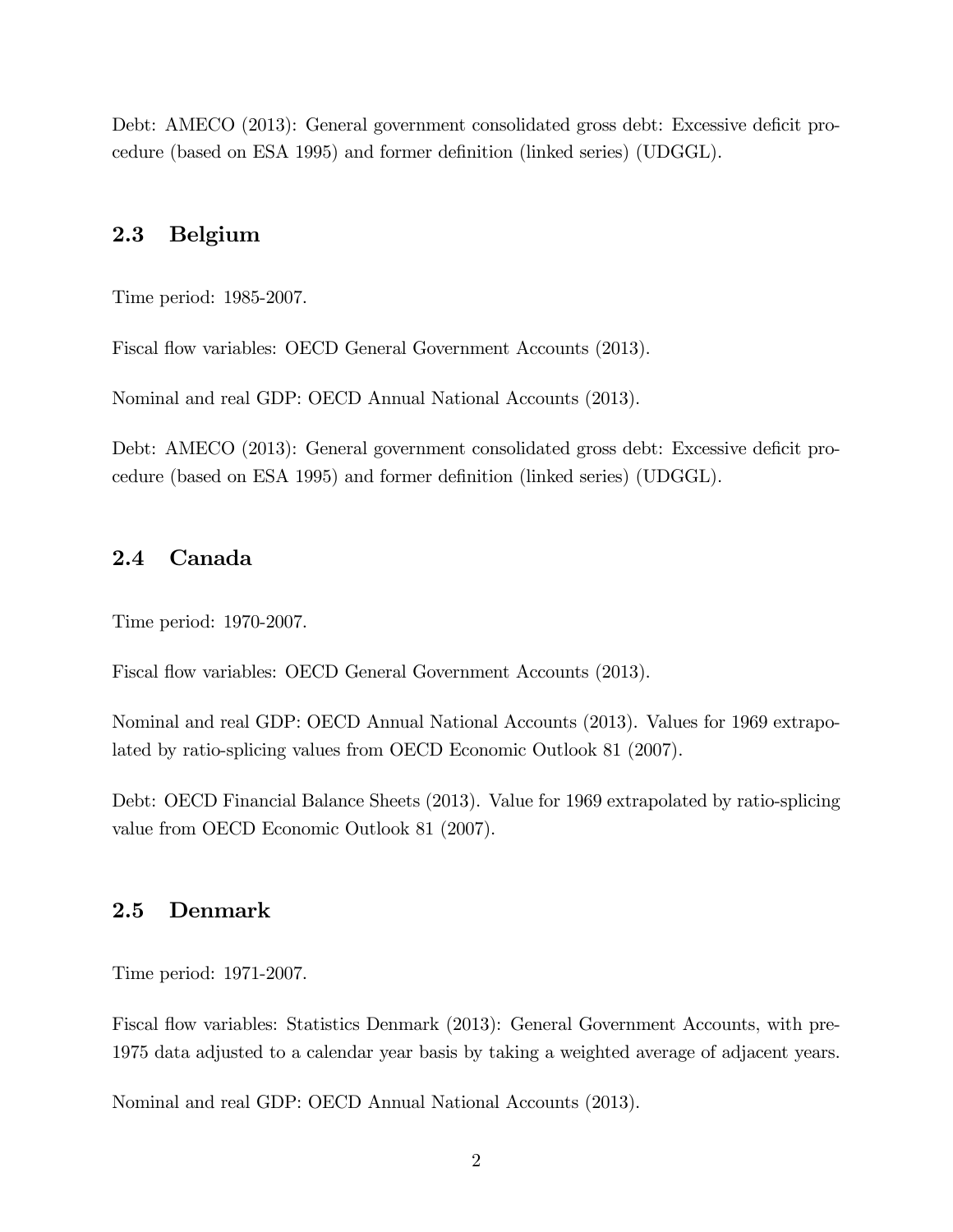Debt: AMECO (2013): General government consolidated gross debt: Excessive deficit procedure (based on ESA 1995) and former definition (linked series) (UDGGL). 1970 value retropolated by using nominal flows for the year 1971, subtracted from the end-of-year debt stock in 1971.

#### 2.6 Finland

Time period: 1975-2007.

Fiscal flow variables: OECD General Government Accounts (2013).

Nominal and real GDP: OECD Annual National Accounts (2013).

Debt: AMECO (2013): General government consolidated gross debt: Excessive deficit procedure (based on ESA 1995) and former definition (linked series) (UDGGL).

#### 2.7 France

Time period: 1975-2007.

Fiscal flow variables: OECD General Government Accounts (2013).

Nominal and real GDP: OECD Annual National Accounts (2013).

Debt: AMECO (2013): General government consolidated gross debt: Excessive deficit procedure (based on ESA 1995) and former definition (linked series) (UDGGL).

# 2.8 Germany

Note: Nominal values refer to pre-unification Germany from 1970 through 1991 and a reunified Germany thereafter. Real GDP is ratio-spliced using the pre-unification and postunification values in that year.

Time period: 1970-2007.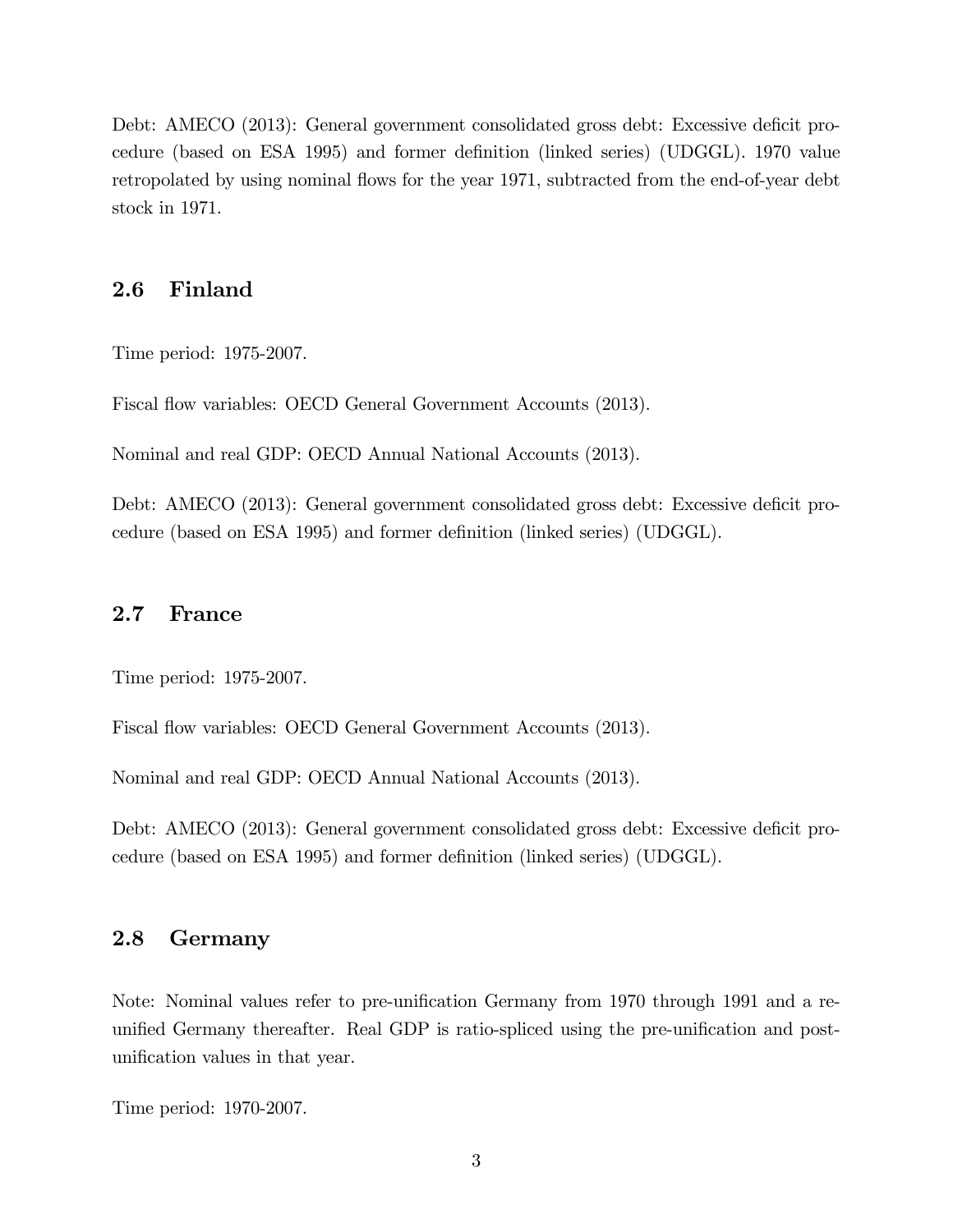Fiscal flow variables: Eurostat  $(2013)$ .

Nominal and real GDP: Statistisches Bundesamt (2013).

Debt: AMECO (2013): General government consolidated gross debt: Excessive deficit procedure (based on ESA 1995) and former definition (linked series) (UDGGL)

#### 2.9 Ireland

Time period: 1990-2007.

Fiscal flow variables: OECD General Government Accounts (2013).

Nominal and real GDP: OECD Annual National Accounts (2013).

Debt: AMECO (2013): General government consolidated gross debt: Excessive deficit procedure (based on ESA 1995) and former definition (linked series) (UDGGL).

# 2.10 Italy

Time period: 1980-2007.

Fiscal flow variables: OECD General Government Accounts (2013).

Nominal and real GDP: OECD Annual National Accounts (2013).

Debt: AMECO (2013): General government consolidated gross debt: Excessive deficit procedure (based on ESA 1995) and former definition (linked series) (UDGGL).

#### 2.11 Japan

Time period: 1980-2007.

Fiscal flow variables: OECD General Government Accounts (2011).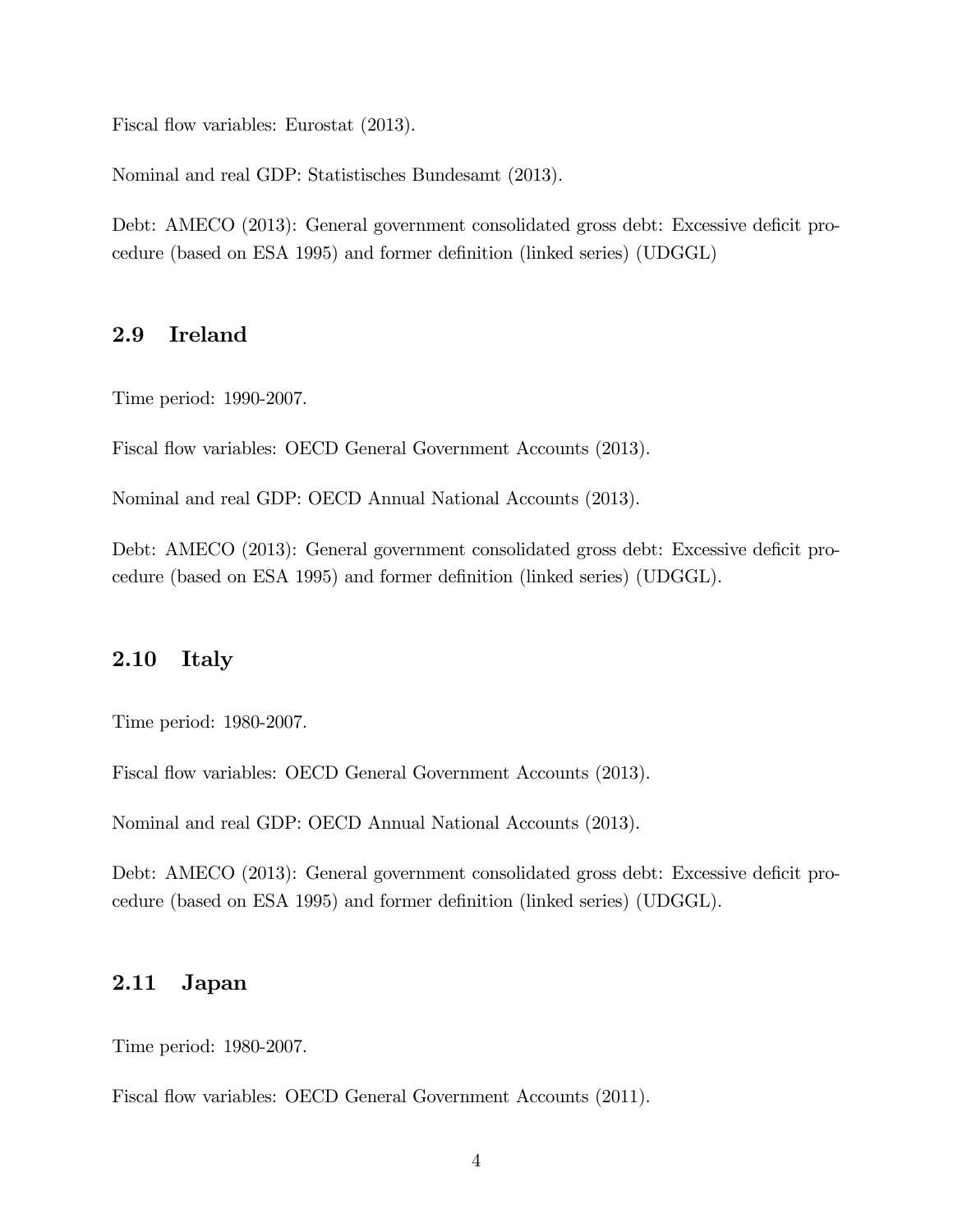Nominal and real GDP: OECD Annual National Accounts (2013).

Debt: AMECO (2013): General government consolidated gross debt: Excessive deficit procedure (based on ESA 1995) and former definition (linked series) (UDGGL).

#### 2.12 Korea

Time period: 1970-2007.

Fiscal flow variables: OECD General Government Accounts (2013).

Nominal and real GDP: World Bank (2013).

Debt: AMECO (2013): General government consolidated gross debt: Excessive deficit procedure (based on ESA 1995) and former definition (linked series) (UDGGL).

#### 2.13 Luxembourg

Time period: 1990-2007.

Fiscal flow variables: OECD General Government Accounts (2013).

Nominal and real GDP: OECD Annual National Accounts (2013).

Debt: AMECO (2013): General government consolidated gross debt: Excessive deficit procedure (based on ESA 1995) and former definition (linked series) (UDGGL).

# 2.14 Netherlands

Time period: 1969-2007.

Fiscal flow variables: OECD General Government Accounts (2013).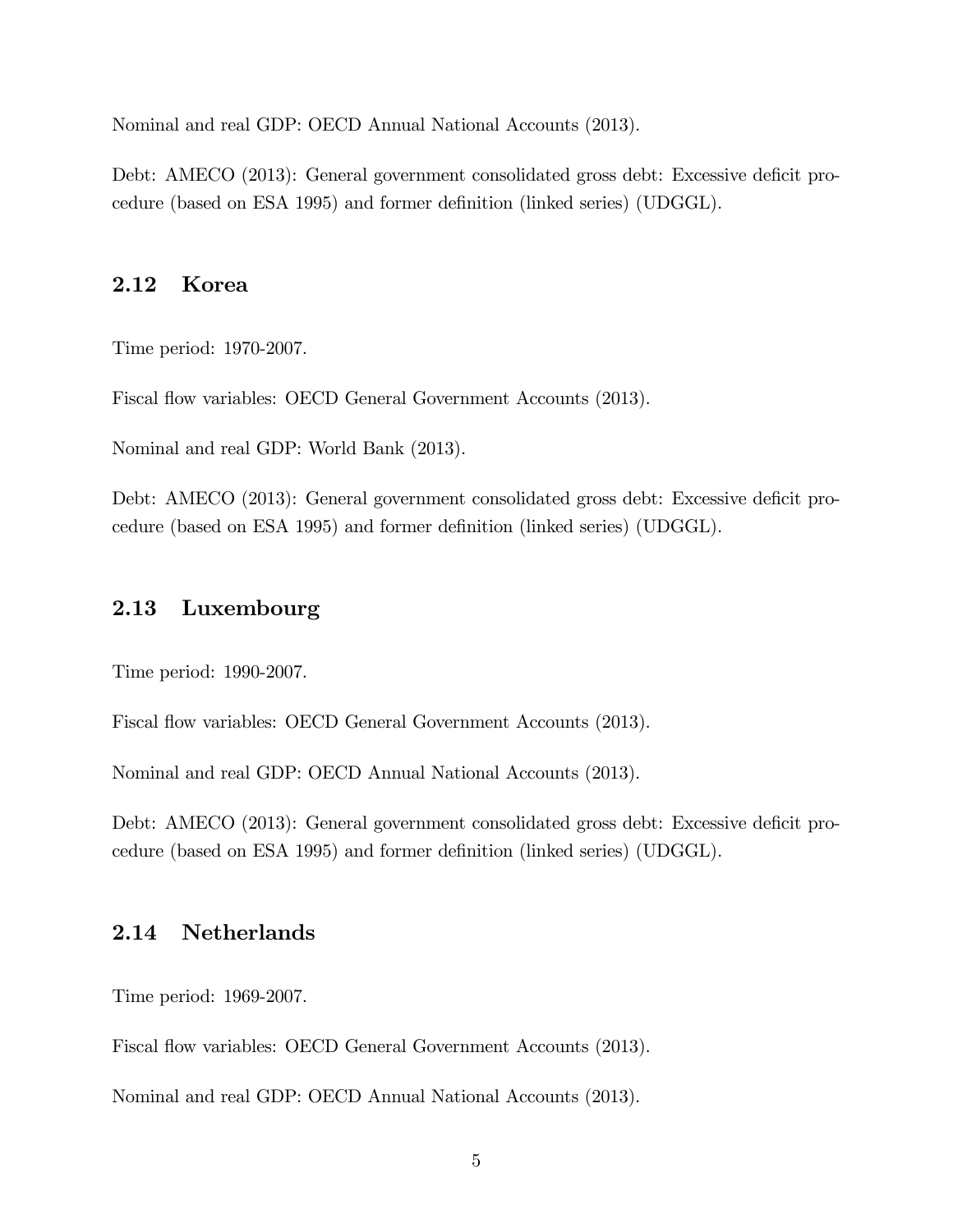Debt: OECD Economic Outlook 88 (2010). 1968 value obtained by ratio-splicing value from OECD Economic Outlook 81 (2007).

#### 2.15 New Zealand

Time period: 1986-2007 (fiscal year basis beginning April 1).

Fiscal flow variables: OECD General Government Accounts (2013).

Nominal and real GDP: OECD Annual National Accounts (2013).

Debt: New Zealand Treasury (2013), with post-1990 March values interpolated using adjacent datapoints (typically June).

#### 2.16 Spain

Time period: 1985-2007.

Fiscal flow variables: OECD General Government Accounts (2013), ratio-spliced elementwise to older national accounts series produced by the INE (2013).

Nominal and real GDP: OECD Annual National Accounts (2013).

Debt: AMECO (2013): General government consolidated gross debt: Excessive deficit procedure (based on ESA 1995) and former definition (linked series) (UDGGL).

## 2.17 Sweden

Time period: 1980-2007.

Fiscal flow variables: National Accounts series produced by Statistics Sweden (2013).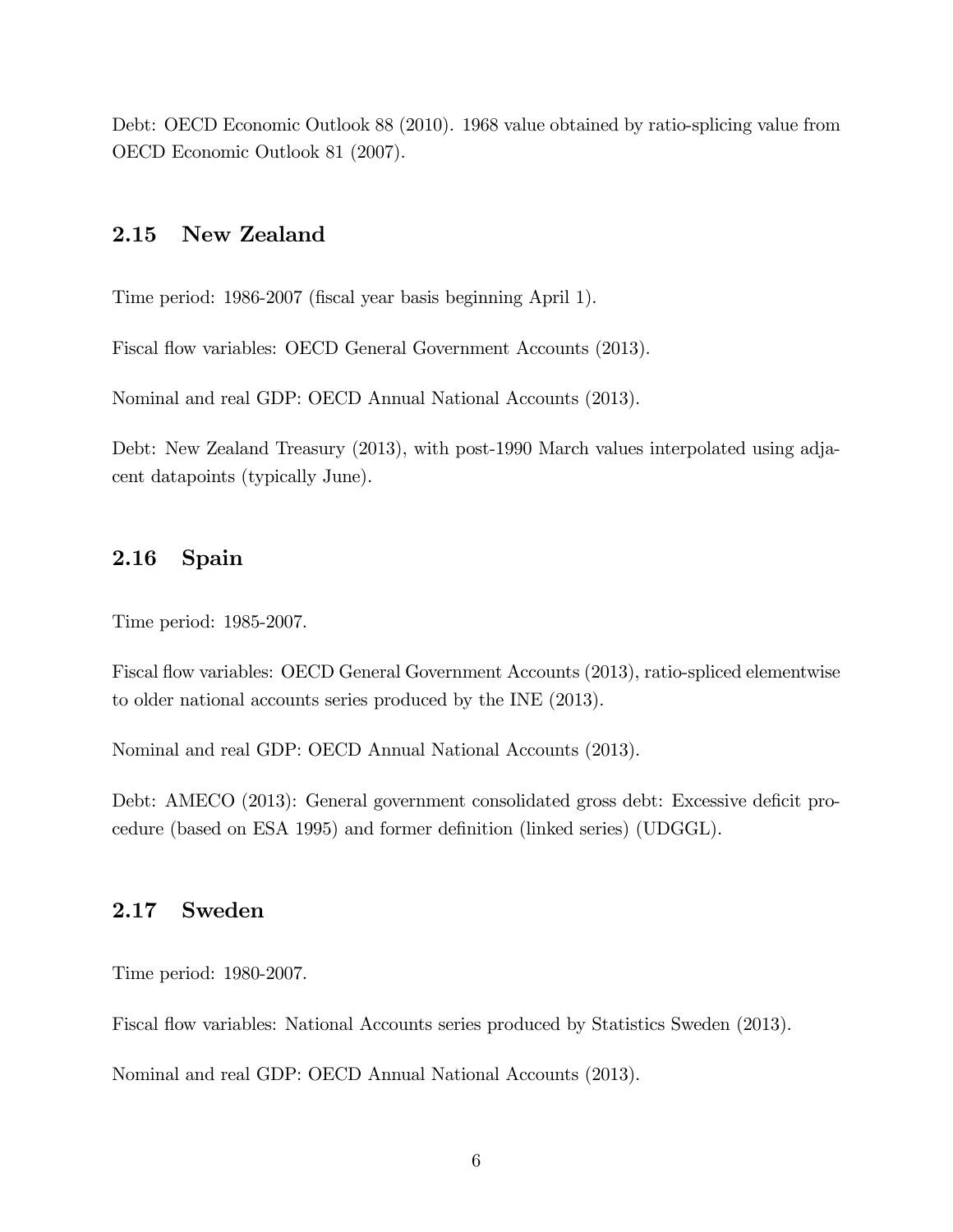Debt: AMECO (2013): General government consolidated gross debt: Excessive deficit procedure (based on ESA 1995) and former definition (linked series) (UDGGL).

## 2.18 Switzerland

Time period: 1990-2007.

Fiscal flow variables: OECD General Government Accounts (2013).

Nominal and real GDP: OECD Annual National Accounts (2013).

Debt: OECD Economic Outlook 88 (2010).

#### 2.19 United Kingdom

Time period: 1960-2007.

Fiscal flow variables: OECD General Government Accounts (2011).

Nominal and real GDP: ONS (2013).

Debt: AMECO (2013): General government consolidated gross debt: Excessive deficit procedure (based on ESA 1995) and former definition (linked series) (UDGGL). Values from 1966 to 1969 produced by ratio-splicing values using data from OECD Economic Outlook 81 (2007). Values before 1966 produced by ratio-splicing values using data on the national debt produced by the Bank of England (2002).

#### 2.20 United States

Time period: 1955-2007.

Fiscal flow variables: NIPA, various tables, BEA (2013). The current surplus of government enterprises was retropolated using state and local data, and the series then recalculated on that basis.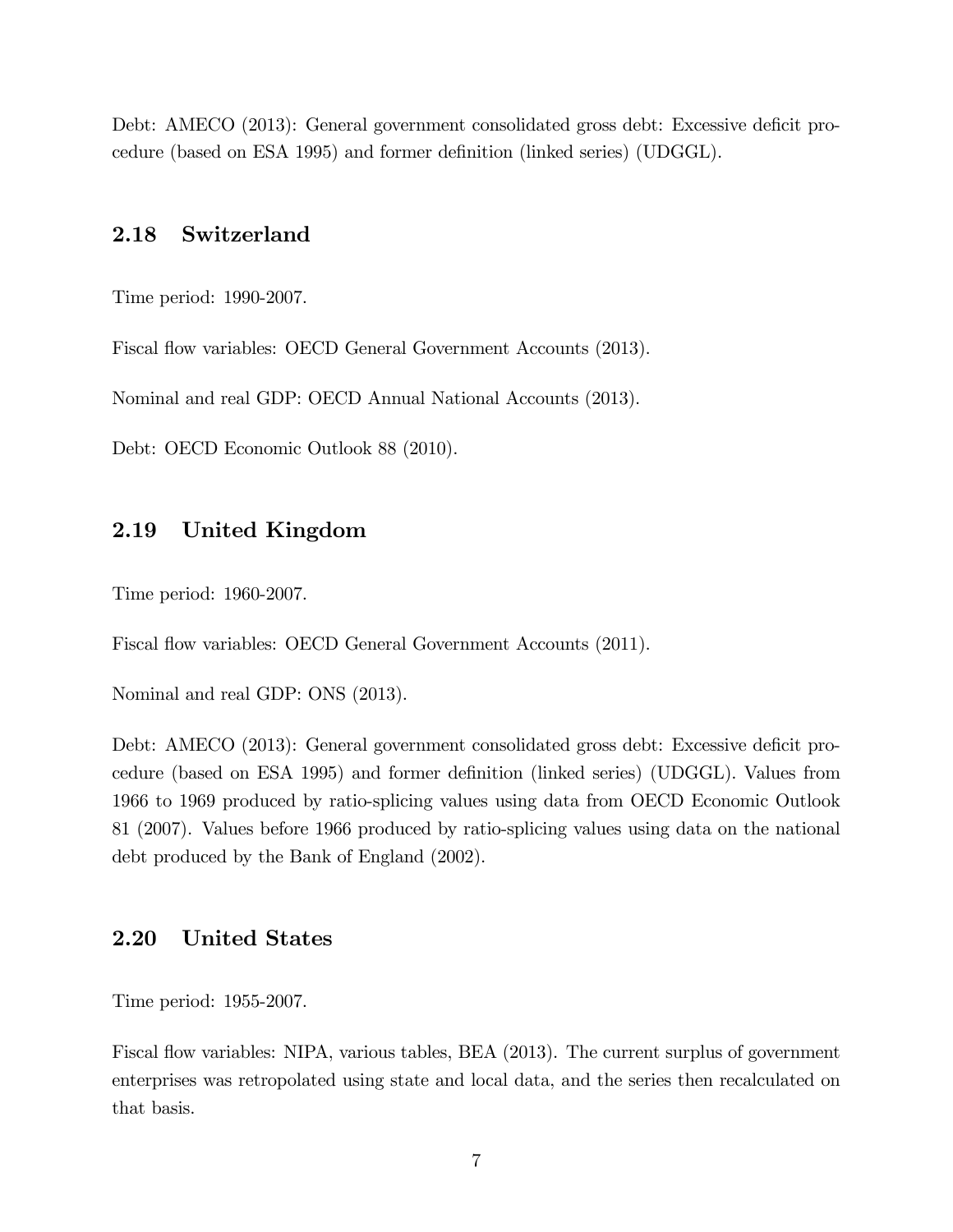Nominal and real GDP: BEA (2013).

Debt: Federal Reserve Flow of Funds Accounts (2013), Table L.105.c., Consolidated Liabilities of the State, Local, and Federal government sector. Municipal securities on issue before 2004 are multiplied by a factor reflecting the discontinuity in the data beginning that year, and then the stock data recalculated on that basis.

# 3 Miscellaneous notes

One-time temporary outliers which were apparent through visual inspection were removed from the data by averaging over adjacent years. These outliers most often showed up in the capital transfer components of other expenditures, which count negatively toward "other net revenue". Outliers were removed from this item for Austria for 2004; Belgium for 2005; Germany for 1995; Ireland for 1999; Japan for 1998 and 2000; Korea for 2003; the Netherlands for 1995; New Zealand for 1988; Switzerland for 2002; the United Kingdom for 1963, 1965, 1969, 1978, 1981, 1990, and 2005; and the United States for 1991.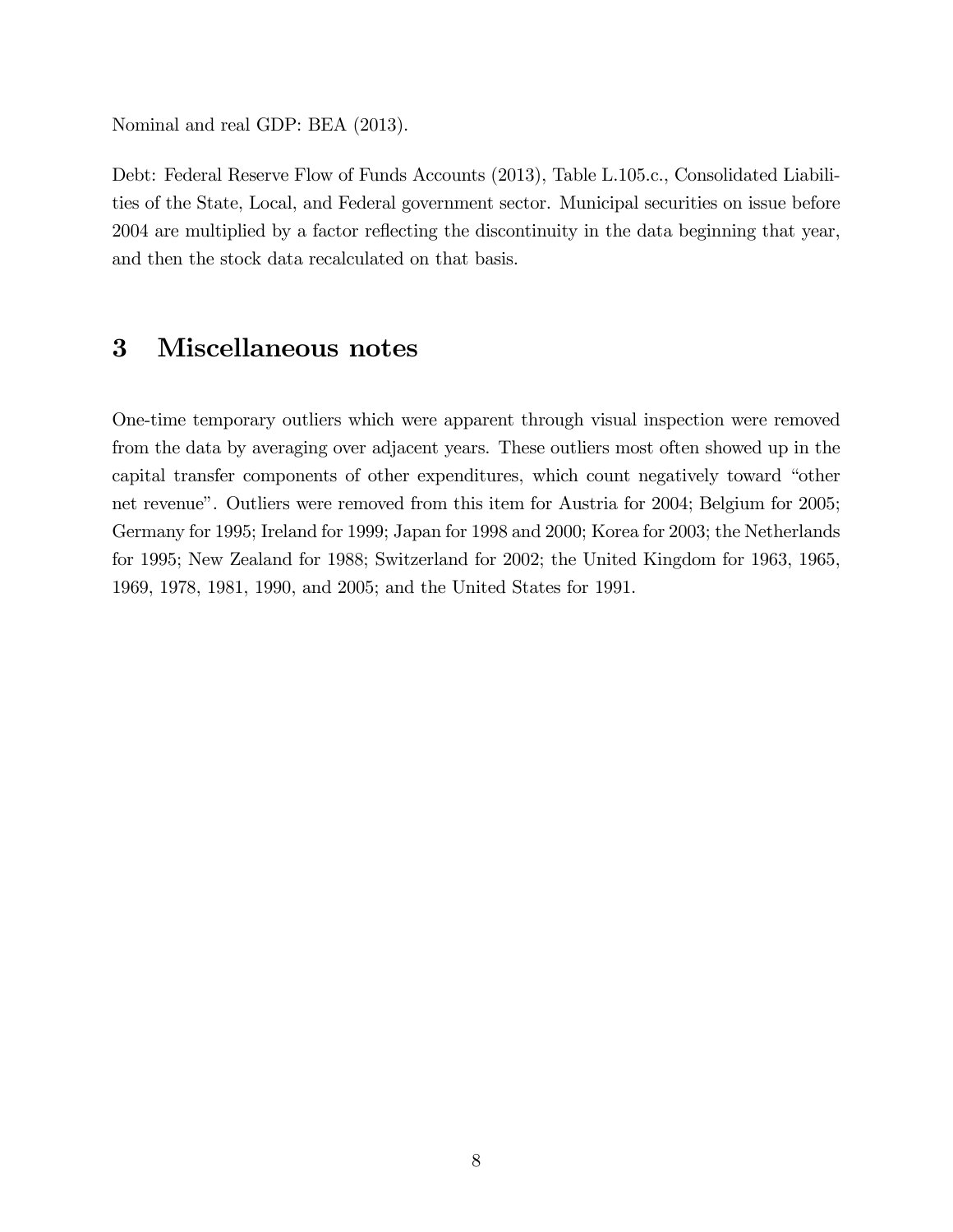# References

Australian Bureau of Statistics (ABS), 1996. Australian National Accounts, National Income and Expenditure (5204.0), Canberra, October 23-24, 1996.

Australian Government Publishing Service (AGPS), 1996. Government Securities on Issue at 30 June. Canberra, May 31, 1996.

Australian Office of Financial Management (2013). Table H14: Commonwealth Government Securities on Issue.

Bank of England, 2002. Bank of England Statistical Abstract, Part 1, 2002 Edition; Table 15.2.

Bureau of Economic Analysis (BEA), 2013. National Income and Product Accounts. GDP data; Tables 3.1 and 3.3.

European Commission: Economic and Financial Affairs, 2013. Annual Macroeconomic Database (AMECO). Gross Public Debt: Table 18.2.

Eurostat, 2013. Annual Government Finance Statistics. Table gov\_a, selected for Germany.

Federal Reserve Board, 2013. Flow of Funds Accounts of the United States. Table L.105.c.

Instituto Nacional de Estadística (INE), 2013. Spanish National Accounts. Base 1995. Historical data: NA base year 1986.

New Zealand Treasury (2013). Data - Fiscal Time Series Historical Fiscal Indicators 1972- 2012.

Office of National Statistics (ONS), (2013). Second Estimate of GDP Dataset, Q4 2012.

Organization for Economic Cooperation and Development (OECD), 2013. Annual National Accounts. Dataset 1.

Organization for Economic Cooperation and Development (OECD), 2007. Economic Outlook 81.

Organization for Economic Cooperation and Development (OECD), 2010. Economic Outlook 88.

Organization for Economic Cooperation and Development (OECD), 2013. Financial Balance Sheets - Consolidated. Dataset 710.